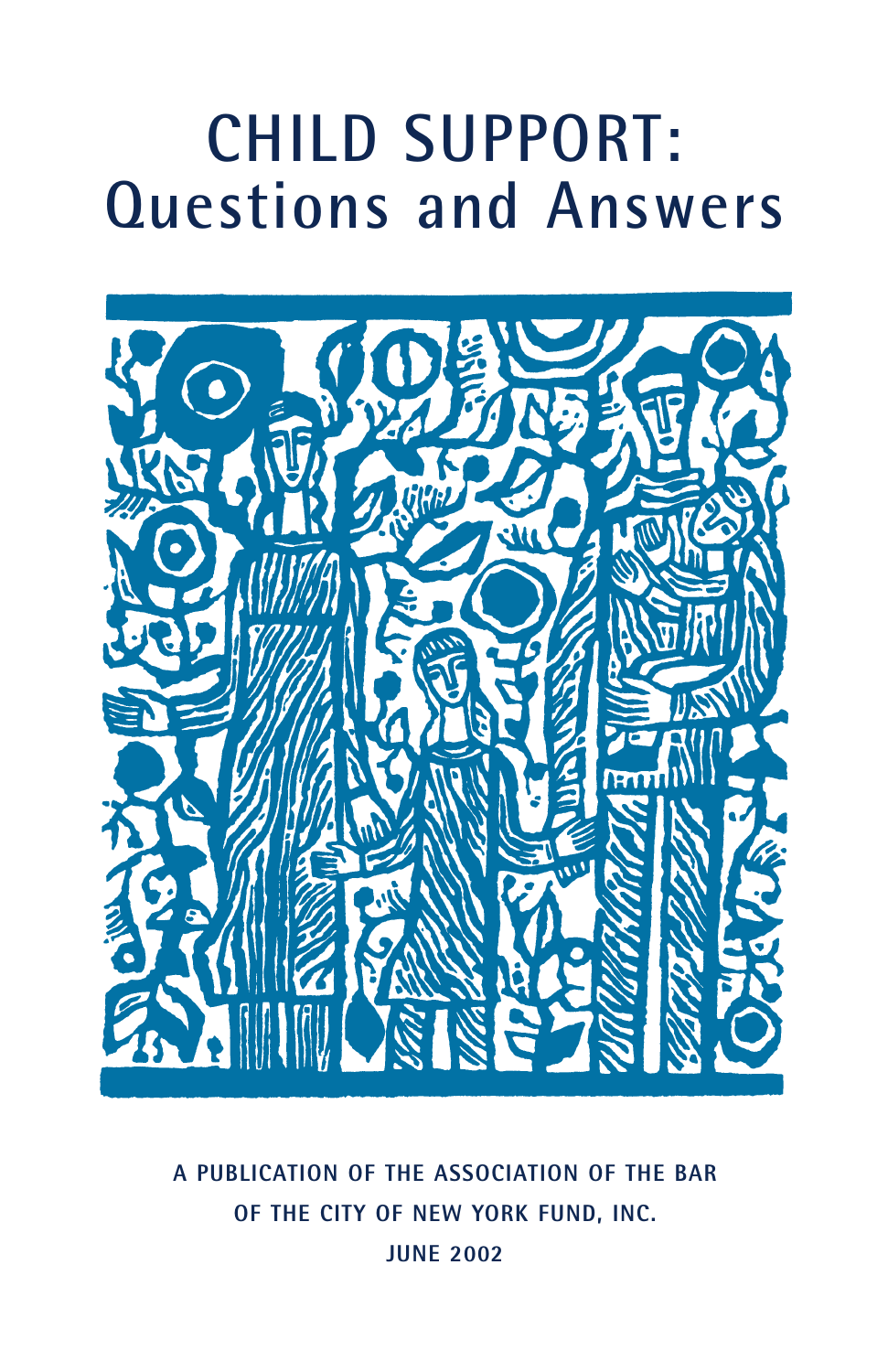# **Introduction**

Are you a parent living in New York City and raising children without financial help from their other parent? Are you a New York City parent whose children do not live with you? If you fall into either of these groups, you may have questions about child support. This brochure will try to answer some of your questions.

If you are a parent who lives with your child, you are called a "**custodial parent**." If you live apart from your child, you are called a "**non-custodial parent.**" In New York State, non-custodial parents must provide financial assistance for the children to custodial parents.

What happens when there is joint custody? Even when children split their time equally between both parents, for example, spend one week with their mother and the next with their father, the court will still order one parent, usually the parent who earns more money, to pay child support to the other parent. Adjustments may be made to the amount of support to account for the joint custody situation.

## **Where are child support cases handled?**

Unless the child is on public assistance (PA or welfare), child support cases are typically handled in the Family Court in the borough where the child lives. If the child is on PA, the case is handled in Family Court in Manhattan. If the case is heard in Family Court, you will appear before someone called a "**Hearing Examiner**", who has the same power as a judge to enter an order of support. If the child support matters are part of a divorce case, then they might be handled in Supreme Court.

#### **Who can be ordered to pay child support?**

Any **non-custodial parent** can be ordered to pay child support.

This is true even if the non-custodial parent has no contact with the child, is not working, is on disability or PA, is in jail, is in another state or even, in some cases, in another country.

A **non-custodial step-parent** can only be ordered to pay child support if that support would prevent the step-child from needing PA or other assistance from the State. The obligation of a step-parent only lasts as long as his or her marriage to the child's biological parent.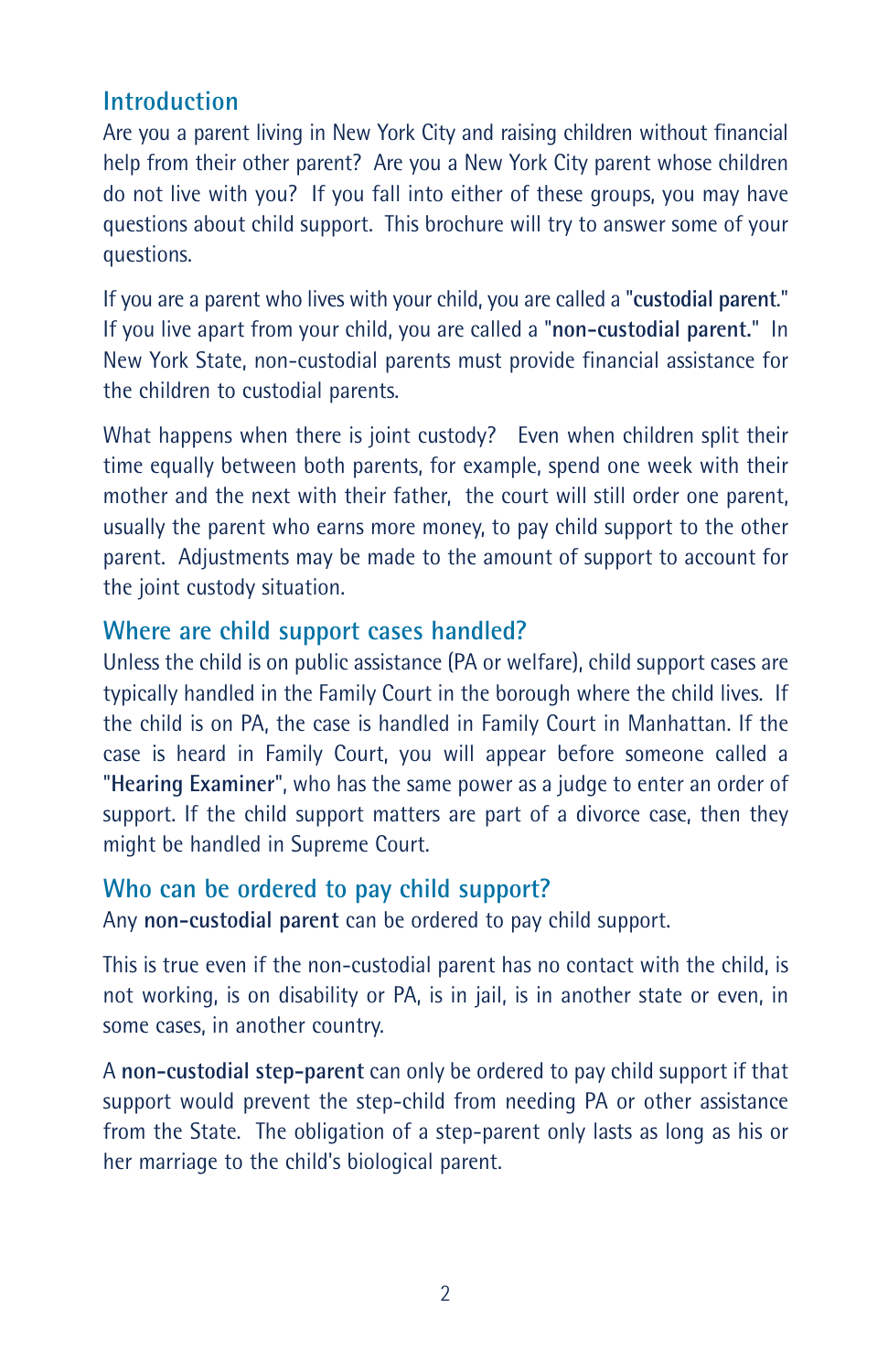## **How does paternity fit in?**

Either parent can apply for an Order of Filiation, which establishes who is the legal father of a child. If you are a mother suing a father for child support, you may need an Order of Filiation. You can petition for one at the same time that you petition for child support. When you are filing for the Order of Filiation, tell the clerk if you want the child's last name to be changed to that of the father's.

An Order of Filiation is not necessary if the father signed an Acknowledgment of Paternity at the hospital. An Order of Filiation is also not necessary if the mother and father were married at any time, whether before or after the birth of the child.

The fact that a man is listed on a child's birth certificate does not make him the child's legal father. Unless he is or was married to the child's mother, or he signed an Acknowledgment of Paternity, an Order of Filiation is necessary for him to be the legal father.

Once you get to Family Court, the father can either consent to the entry of the Order of Filiation or he can contest it. If he contests paternity, the Hearing Examiner can order blood and DNA tests. If the alleged father still contests paternity after the court receives the results of the tests, the case will be transferred from the Child Support Hearing Examiner to a Family Court Judge. If the tests indicate that the man is the father, they create a "**rebuttable presumption of paternity**." This means that the court will find that the man is the father based on the test results, unless he can produce evidence showing that he is not the father.

After the Hearing Examiner or judge enters an Order of Filiation, it will be filed at the Putative Fathers Registry, which is a database in Albany maintained by the New York State Office of Children and Family Services, and the father will be legally recognized. He will be able to seek custody of, or visitation with, the children, the children will be entitled to inherit from him when he dies, and the children will be entitled to Social Security benefits if he becomes disabled or dies.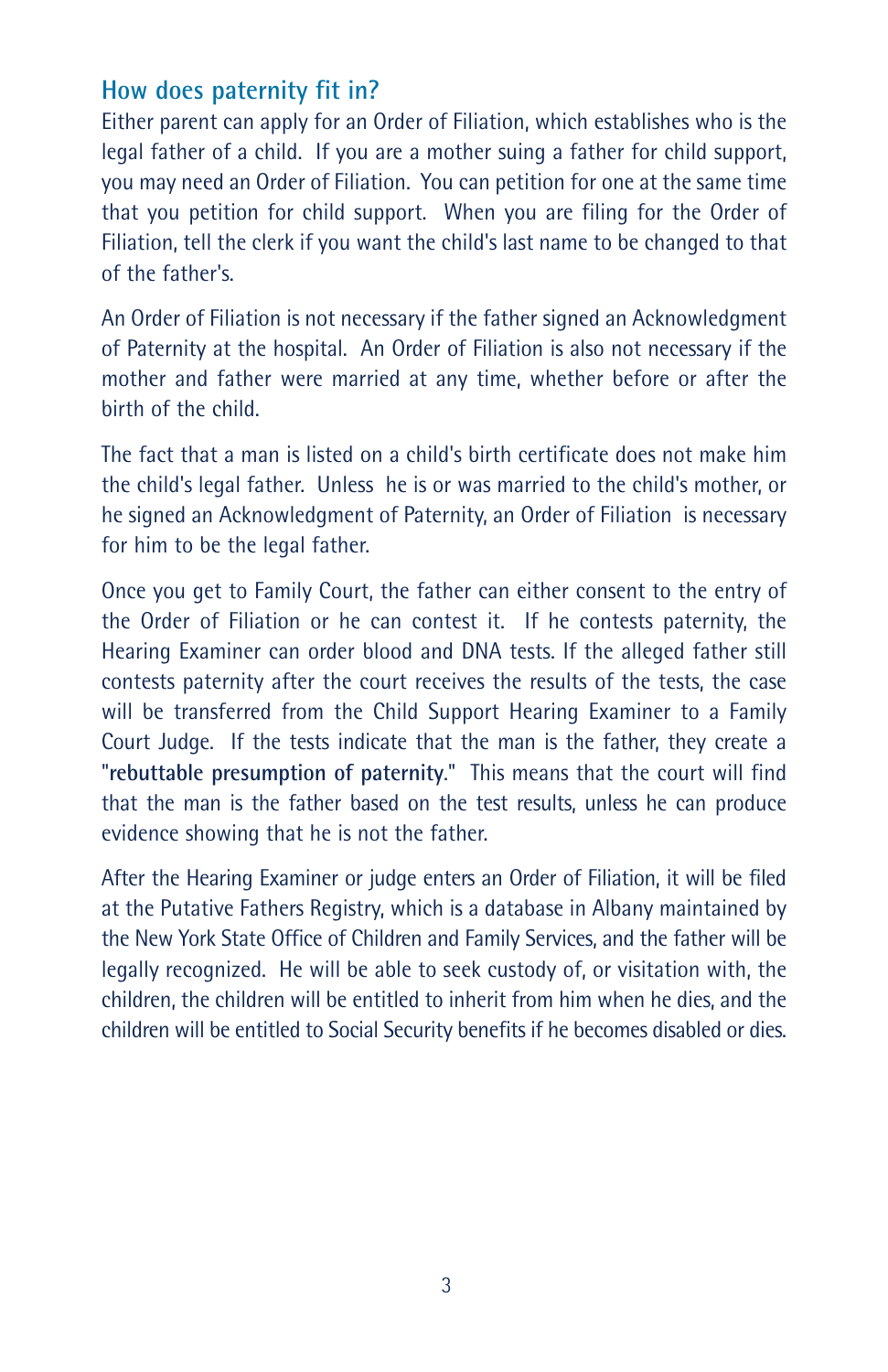# **I am the custodial parent. How do I file for child support?**

If you can afford to pay a lawyer to assist you, the lawyer will handle this for you. If your child is receiving public assistance, see the answer to the next question.

If you are going to be representing yourself, you should go to the Family Court in the borough where your child lives. The Support Collection Unit (SCU) will probably interview you first. Then you will meet with a petition clerk who will prepare a petition for you.

## **What happens at the Support Collection Unit?**

You will be asked to decide if you want to have your child support paid through the Support Collection Unit (SCU), which is an agency that will collect the child support payments from the non-custodial parent and then forward them to you. The SCU can also help you to enforce the child support order if the non-custodial parent does not pay. Even if you decide against using the SCU at the time that you petition for child support, you can always seek its services later.

#### **What if my child is on public assistance?**

If you are a custodial parent whose children are on PA, you were probably required to sign over your rights to collect child support to the Human Resources Administration (HRA), — the agency in New York City that administers PA. HRA may sue the non-custodial parent for child support. If they succeed, and the non-custodial parent begins making payments, a certain amount, currently up to \$50 per month, will come to you, in addition to the cash assistance you already receive.

You do not have to wait for HRA to file for child support on your behalf. You can file yourself at the Manhattan Family Court. Tell the clerk that your children are on PA and tell your PA caseworker that you have filed. In a case where the children are on PA, the child support court order will be captioned like this: Commissioner of Social Services o/b/o Jane Doe v. John Doe."

Be aware that HRA can collect money from the non-custodial parent going back to the date that the custodial parent started collecting PA, as well as any costs for the child's birth that were paid by Medicaid.

After a child support order is entered, a custodial parent might decide that it would be to their advantage to collect child support rather than PA. You can remove your child(ren) from PA and stay on PA yourself, but if you remove one child whose needs are being met through child support, you have to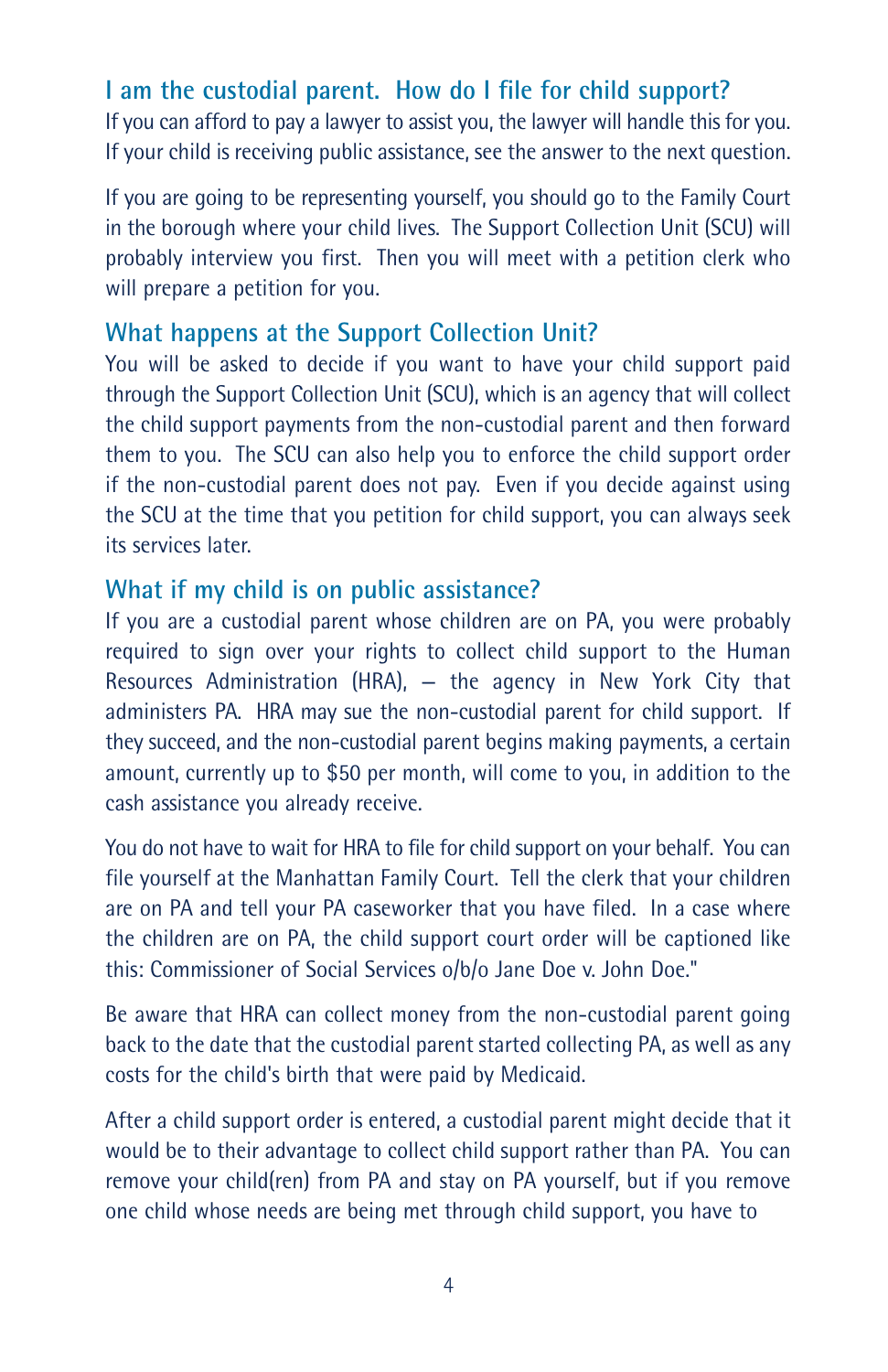remove all other blood related or adoptive siblings in the house on PA. Even if you take your child off of PA, your child may still be eligible for food stamps and Medicaid.

Alternatively, HRA might decide to terminate the custodial parent's PA benefits if the order of child support reaches a certain threshold amount.

When a court order is entered while the children are on PA, and they are then taken off, the child support payments should start coming to the custodial parent, instead of the Commissioner of Social Services, automatically. The custodial parent should not have to go back to Family Court, but they may need to follow up with the SCU.

## **What do I have to do to prepare for court?**

When you start a child support action, the petition clerk will give you a date to come back to court for a hearing. In the meantime, you must serve the other parent. (Service is explained in the section below.) When you come back for your hearing, you should bring the Affidavit of Service, the Financial Disclosure Affidavit and the other documentation listed below.

#### **How do I serve the other parent?**

The clerk will give you a packet that must be served on the other parent, as well as an Affidavit of Service that must be signed by the person who serves the packet, in front of a Notary Public. Don't forget to bring the Affidavit of Service with you when you come to court.

- ❑ Anyone who is over 18 can serve the papers, except you. This could be a friend or relative or a police officer. You can also pay the sheriff or a private process server to do it for you.
- ❑ You must arrange to have the other parent served at least eight (8) days prior to your court date.
- ❑ The other parent can be served on any day except Sunday.

#### Service can be:

- ❑ by handing the service packet to the other parent,
- ❑ by handing the service packet to a "person of suitable age and discretion" who lives at the same address as the other parent and then mailing it to the other parent in an envelope marked personal and confidential, or
- ❑ by certified mail.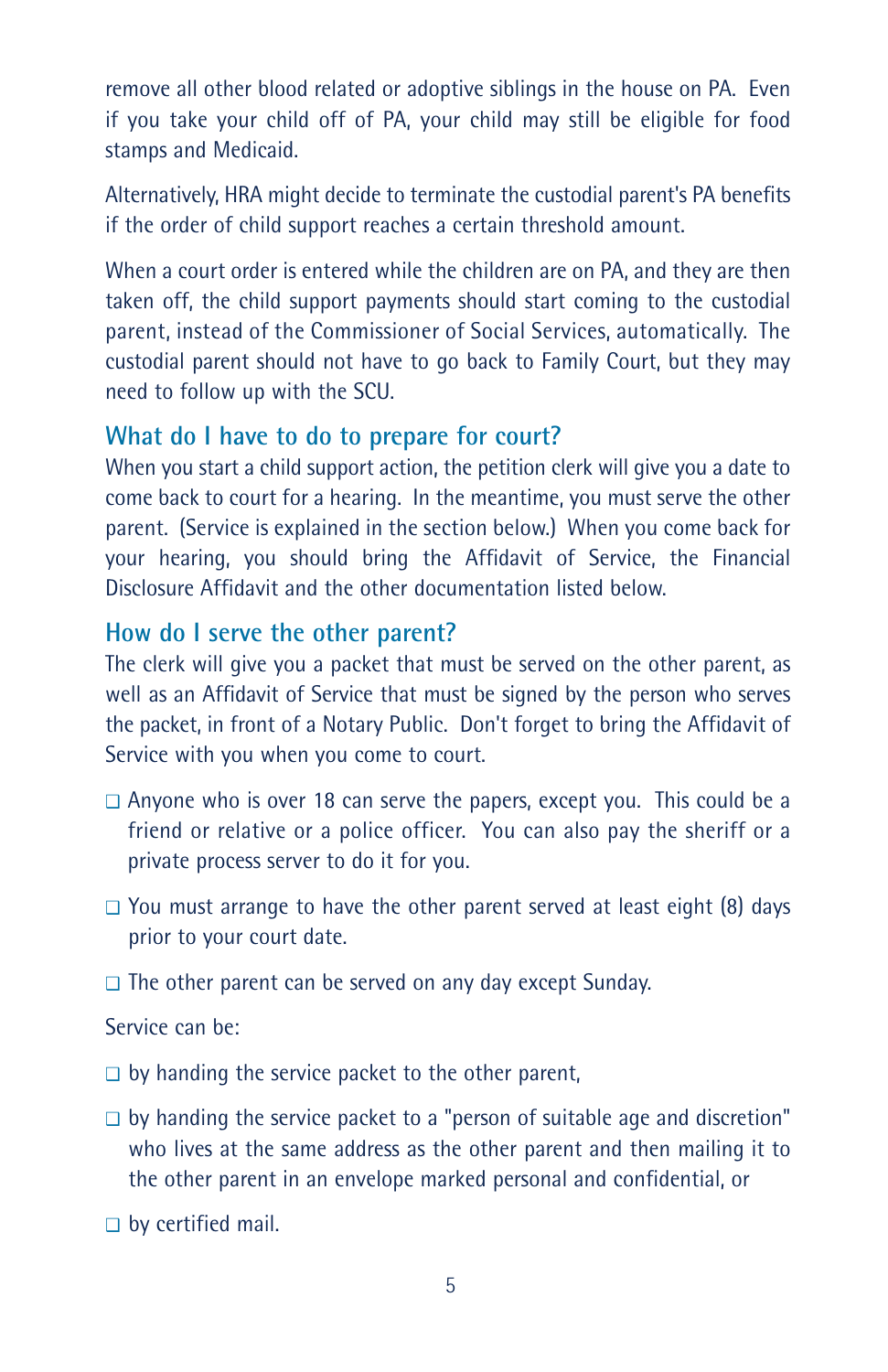If you choose to serve a "person of suitable age and discretion" be sure to identify that person on the Affidavit of Service. If you choose to serve by certified mail, be aware that unless the other parent signs for it, the Hearing Examiner will not issue an Order of Support if that parent fails to come to court.

If you have problems serving the other parent, the Hearing Examiner may permit you to serve them them in another way. Be sure to keep careful track of each time that the server tries to serve. You might find it useful to keep a log like the one below. Before you go to court, have the server list all of the attempts, giving the dates and times of day and places, on the Affidavit of Service, before signing it in front of a Notary Public. (See page 15 for Attempts at Service Log.)

## **Financial Disclosure Affidavit**

The clerk will probably give you a Financial Disclosure Affidavit. You should fill this out as best you can and sign it in front of a Notary Public. Be sure to pay close attention to the questions asked and list all of your expenses, not just those related to raising your child. You will want to include all housing, food, and other household expenses.

## **Other Documentation**

You should also bring to court as many of the following as possible: ❑ Birth certificates of any and all children for whom you are seeking support.

- ❑ Acknowledgement of Paternity or Order of Filiation.
- ❑ Any divorce decrees.
- ❑ Any child support orders you already have.
- ❑ Proof of your financial situation such as: a tax return, Form W2, or proof of any benefits.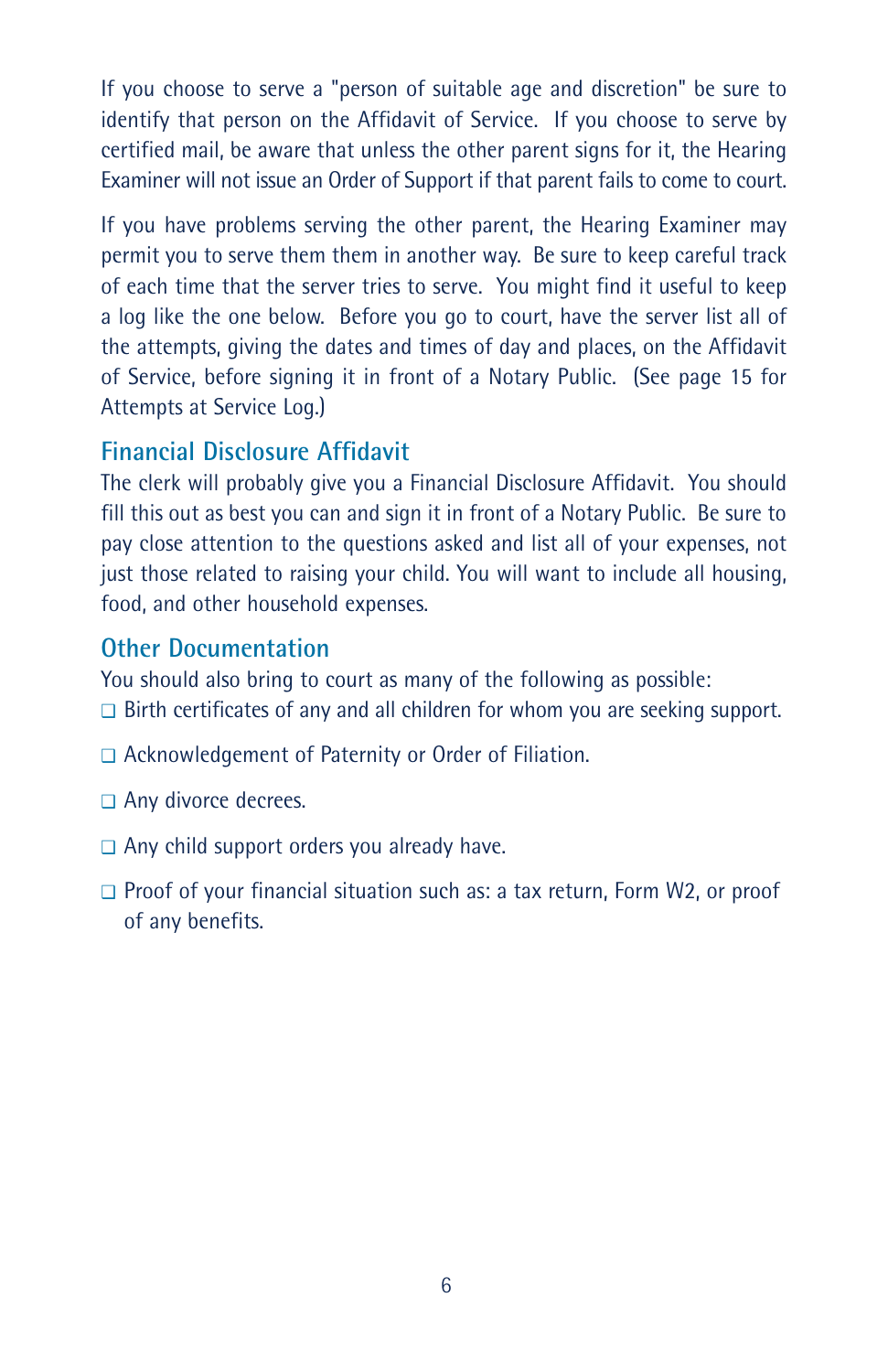- ❑ Proof of the other parent's financial situation, and his or her Social Security number, address, and telephone number, and his or her employer's name and address.
- ❑ Proof of childcare expenses, for example, a notarized letter from your childcare provider or a written contract for childcare, along with proof of payment.
- ❑ Proof of health care costs not covered by insurance.
- ❑ Proof of private school tuition, and proof that tuition has been paid.
- ❑ Proof of any extraordinary or unusual costs of caring for your child. For example, you could provide proof of any extra medical or other costs incurred because of a child's disability and proof of that disability (such as medical or psychological reports on the child or a disability certification from SSI).

Make copies of everything, because the Hearing Examiner who decides your case will keep what you give him or her.

#### **What if the non-custodial parent lives in another state?**

A custodial parent who lives in New York City can file for child support here even if the non-custodial parent lives in another state. The custodial parent should inform court personnel at the time of filing that the other parent lives in another state. A lawyer for the City of New York called a Special Assistant Corporation Counsel may be available to assist the custodial parent.

#### **What if the non-custodial parent doesn't come to court?**

As long as the non-custodial parent has been served, the court can enter a child support order. If you have the non-custodial parent's financial information, the order can be entered based on that. If you do not have their information, the order will be based on the needs of the child or children, so be prepared to prove how much you spend on them. Remember, this is more than just what you pay to buy things like clothes and toys for your child, it also includes a portion of what you spend on housing, as well as on food and other household expenses. The proof can be just your testimony, although any documentation you have would be helpful.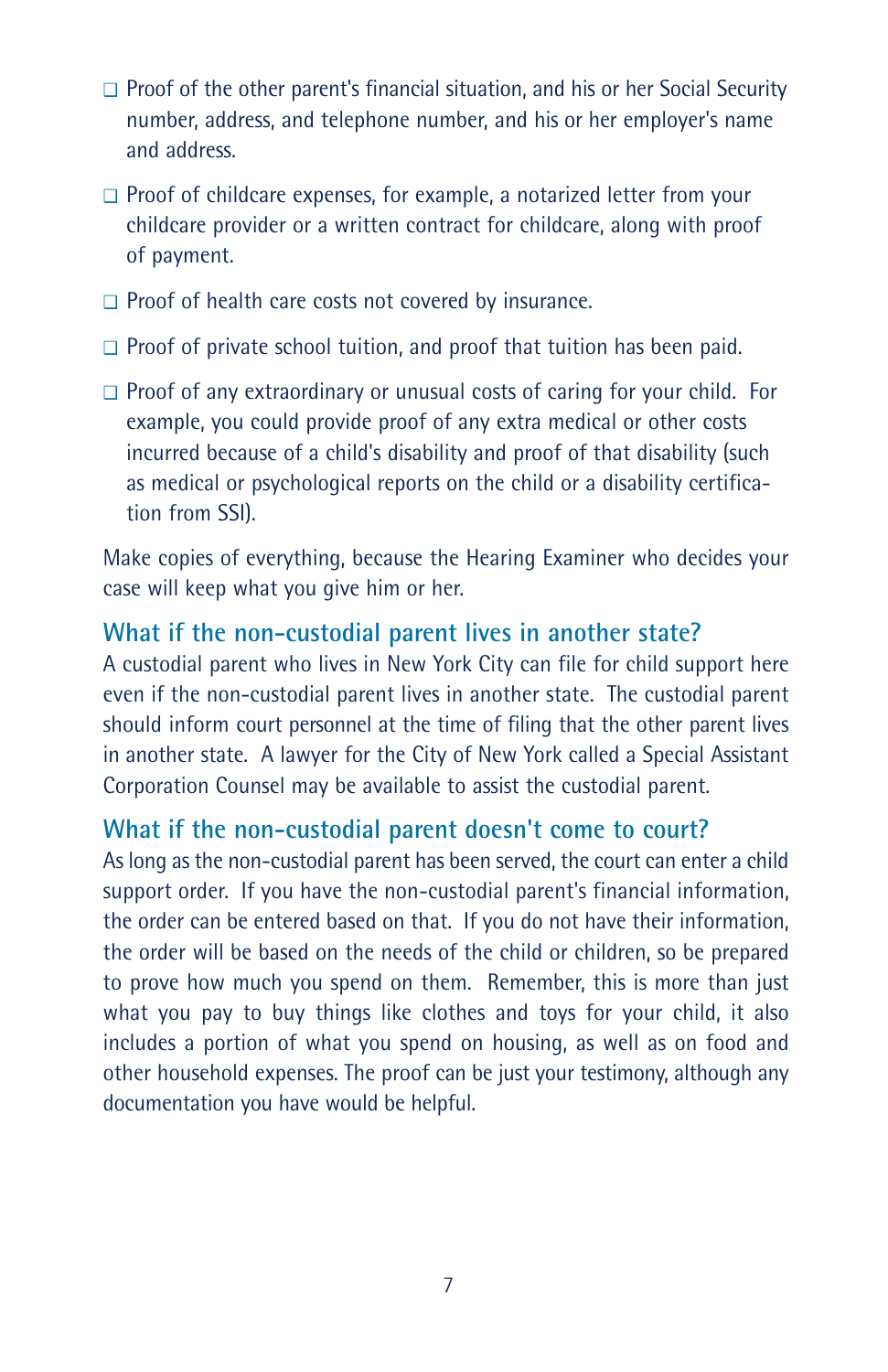**How much will the non-custodial parent be ordered to pay?** The amount owed is calculated according to a law called the Child Support Standards Act (CSSA).

Under the CSSA, non-custodial parents will be ordered to pay a percentage of their gross income, minus certain deductions, until the child reaches the age of 21. The most common deductions are for Social Security and Medicare taxes that they pay, and for New York City or Yonkers income tax that they pay. Also deductible is any child and spousal support that the non-custodial parent is already paying, under a prior court order or written agreement.

The percentages are 17% for one child, 25% for two children, 29% for three children, 31% for four children, and at least 35% for five or more children.

The non-custodial parents will also be ordered to cover the children on their health insurance plans, if one is available to them through their employment.

The non-custodial parent must also pay a "pro rata" share of reasonable childcare expenses if the custodial parent needs childcare because she or he is working or attending school or a job-training program. ("Pro rata" means based on the non-custodial parent's income, relative to the custodial parent's combined parental income. For example, if the non-custodial parent makes \$75,000 a year, and the custodial parent makes \$25,000 a year, the non-custodial parent would have to pay 75% of the cost of the childcare.) The noncustodial parent must also pay a pro rata share of the child's unreimbursed health care expenses. Unreimbursed means not covered by insurance. For example, under many insurance plans, you have to make a co-payment when your child visits the doctor; the non-custodial parent can be ordered to pay for a share of that expense.

The non-custodial parent may be ordered to pay a share of childcare expenses if the custodial parent needs childcare because they are looking for work. The noncustodial parent may also be ordered to pay a share of the child's educational costs such as private school or college tuition. See breakdown on page 13.

#### **When does the obligation to pay begin?**

Usually, the obligation to pay child support starts when the custodial parent files for child support. The non-custodial parent might be ordered to pay reasonable expenses associated with pregnancy, and to pay a reasonable amount to cover the period from birth to when paternity is established. Also, HRA can collect child support from the time that the custodial parent begins receiving PA and for the costs of childbirth that were paid by Medicaid.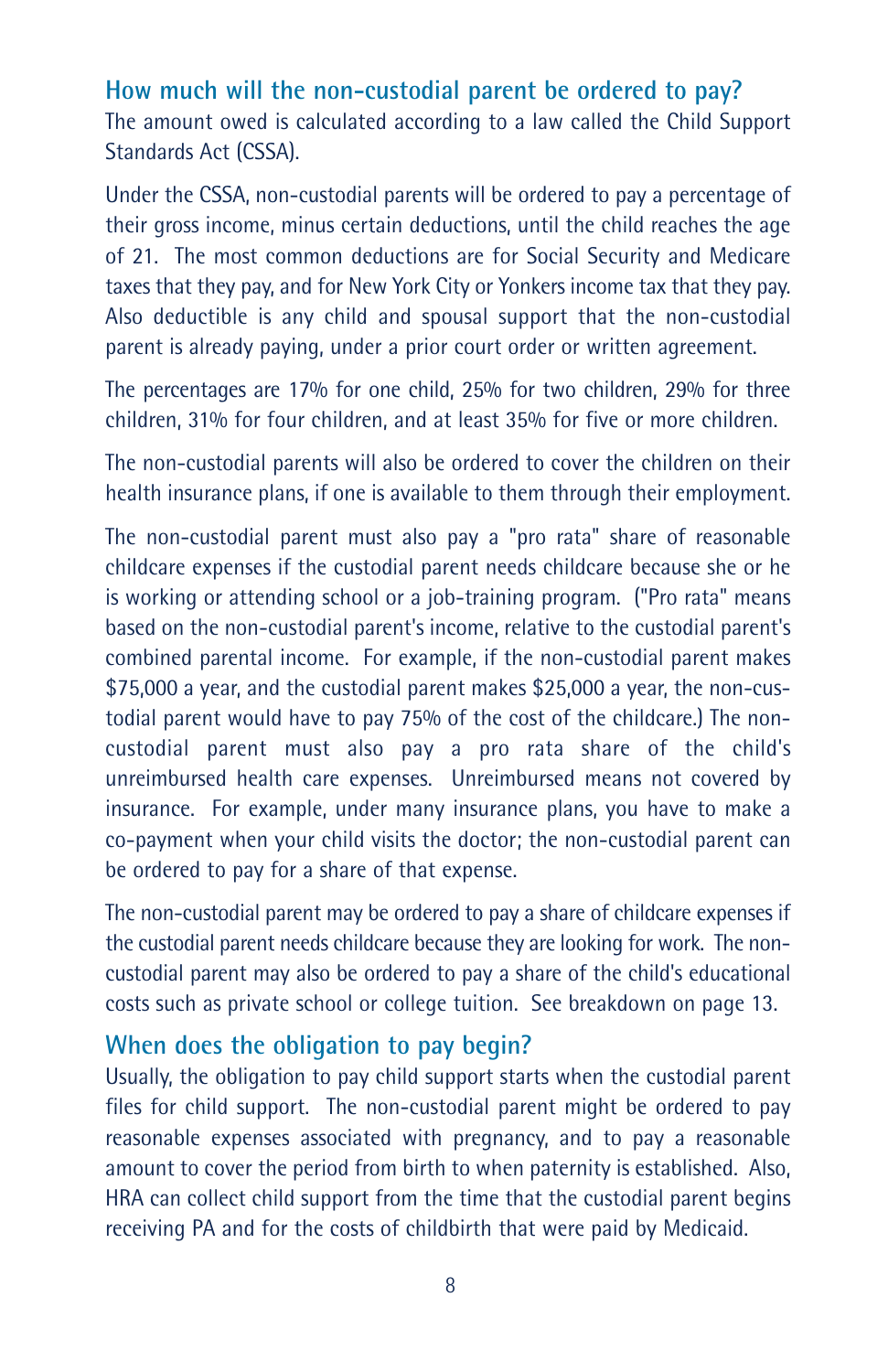## **Is there any possibility that the non-custodial parent would pay more or less than the CSSA amount?**

It is possible. The Hearing Examiner does have the power to "**deviate**" (which means vary) from the CSSA.

For example, if the non-custodial parent has expenses associated with his or her own education they can be ordered to pay less in child support. Or, if the non-custodial parent incurs expenses associated with visitation and these expenses reduce the expenses incurred by the custodial parent, the amount of child support ordered might be lowered. These are just a few of the reasons.

Non-custodial parents do not have to pay a straight percentage of their gross income if doing so would put them below the Self-Support Reserve, which is 135% of the federal poverty guidelines for one --\$11,961 in 2002. In these cases, the non-custodial parent will be ordered to pay a lesser amount no matter how many children they have. The minimum award is \$25.00 a month, but even this is occasionally waived.

## **I am the non-custodial parent. I have been sued for child support. What should I do?**

If you are served with a summons seeking child support, you need to prepare for court and **attend the court date**. If you believe that you were not properly served (an explanation of the rules regarding serving child support papers is given under the question: **What do I have to do to prepare for court?**) you should still go to court on the date given in the papers. You can tell the Hearing Examiner that you were not properly served and a hearing, called a "**Traverse Hearing**," will be held on that issue. If you win, the case will be dismissed and the custodial parent will be required to re-serve you properly.

If you are not sure whether you are the child's father, you can contest paternity. Otherwise, unless you are on public assistance or have no income, you will have to pay at least the minimum amount of child support, which is \$25.00 a month.

You may have received a Financial Disclosure Affidavit in the materials with which you were served. You should fill it out as best you can and sign it in front of a Notary Public. Be sure to pay close attention to the questions asked and list all of your expenses. In addition to the Financial Disclosure Affidavit, you should also bring copies of as much of the following as you can to court.

❑ Your most recent tax return, Form W2, Form 1099, and/or schedules.

❑ Your most recent pay stubs and any other pay stubs you believe will help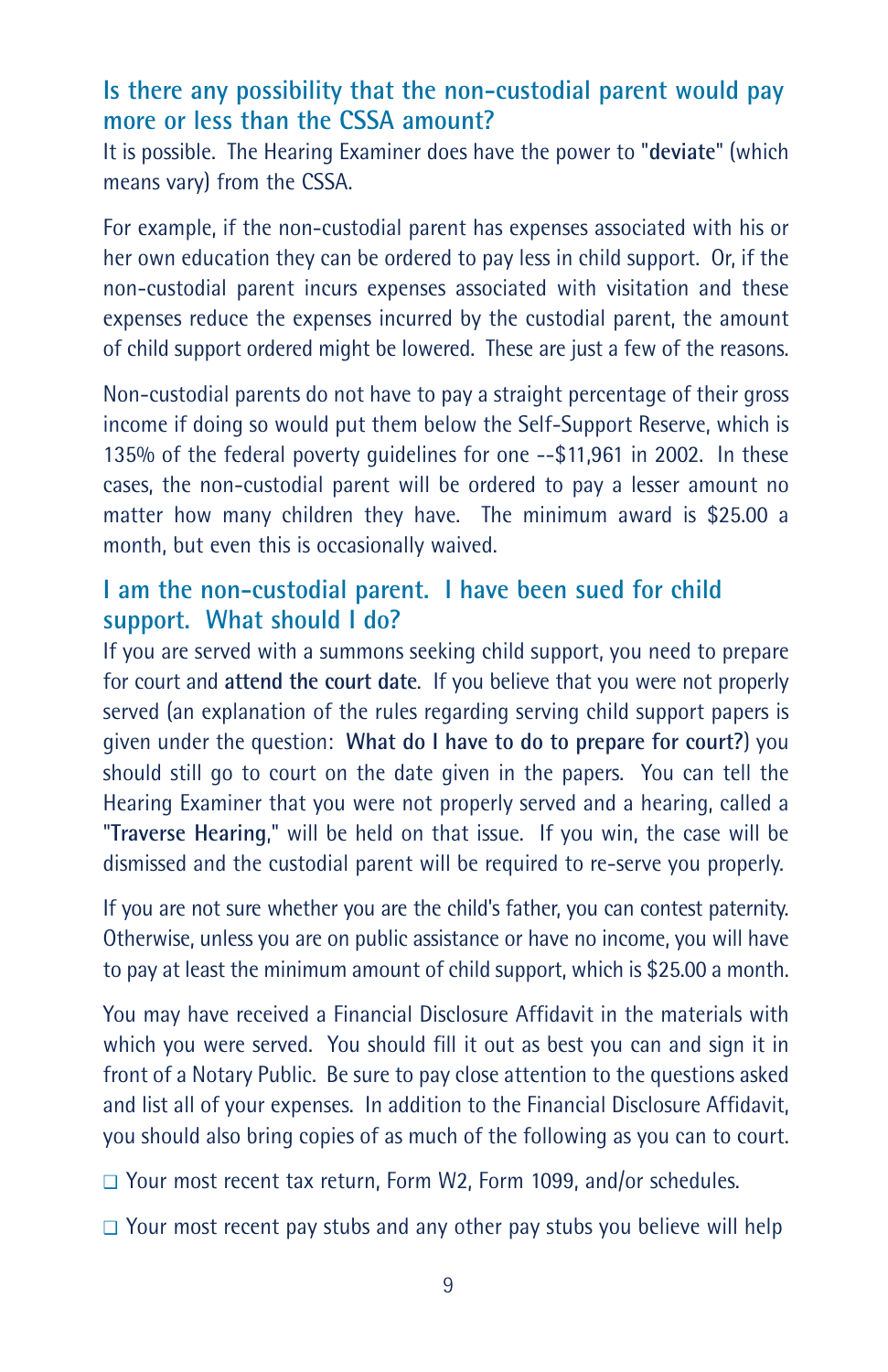the Hearing Examiner make a fair determination as to what your income is. If you have been at your job for less than one year, bring a letter of employment, indicating your start date, title and benefits, including your salary.

- ❑ Proof of unemployment, disability, SSI, PA, Worker's Compensation, pension or any other benefit you receive. You may also want to bring proof, such as a letter from your doctor, of any disability that you have that is preventing you from working.
- ❑ Documentation of any health insurance coverage that you have.
- ❑ Proof of any child support payments you have made to the custodial parent in the past.
- ❑ Any divorce decrees.
- ❑ Any child support orders for the children involved in this case.
- ❑ Any orders of support for other children or spouses, other than those involved in this case, as well as any written agreements regarding support of other children, with proof of payment of such support.
- ❑ Proof of children in your home. Proof first, that you are their parent (for example, a birth certificate or Acknowledgement of Paternity), and proof second, of the financial resources available to them from you and from their other parent.

#### **What if one of the parents has re-married?**

Re-marriage almost never affects the amount of child support owed. The Hearing Examiner will not consider the income of the non-custodial parent's spouse when calculating the amount of child support the non-custodial parent has to pay according to the CSSA.

## **What if one of the parents has other children?**

If the non-custodial parent is already paying child support pursuant to a court order or written agreement, the amount of support paid will be subtracted from his or her gross income before it is multiplied by the appropriate percentage.

Non-custodial parents might also argue that they should pay less than the CSSA amount because of the needs of the other children with whom they are living. For example, if the non-custodial parent is a father who lives with his new girlfriend and their new baby, he could argue that after he finishes making his child support payments for his older children he has no money left for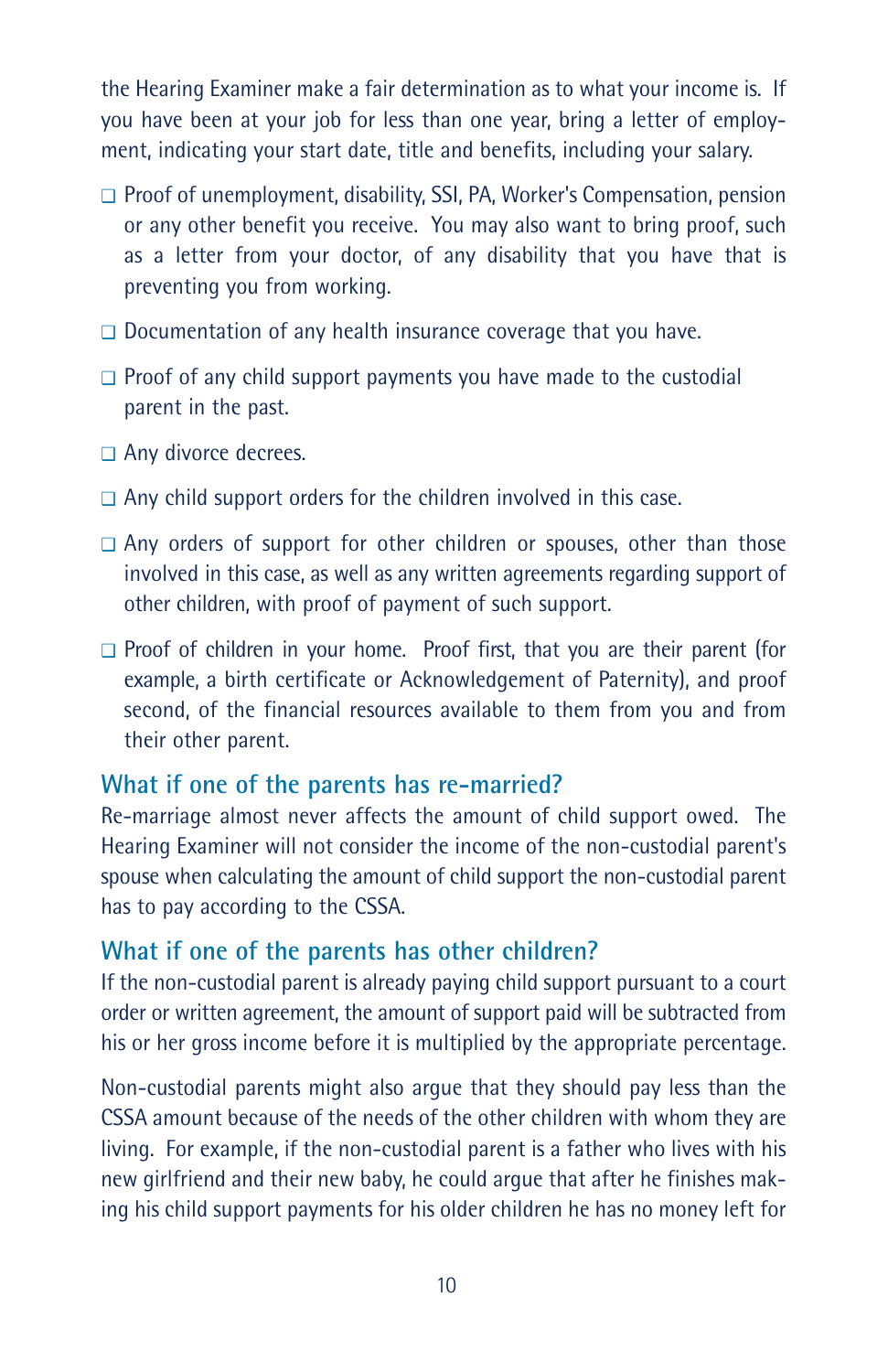the baby. The Hearing Examiner would then compare how much money was available to the new baby, that is, how much the father had left over after he made his child support payments, plus the father's girlfriend's income, with what was available to the older children (which would be the child support payments plus the mother's income). If there was less available to the baby than to the older children, the Hearing Examiner might reduce the amount of child support the father had to pay.

## **What will happen at court?**

A Child Support Hearing Examiner will decide your case. Hearing Examiners are like judges. They have the power to decide your case. They are different from a Judge in that they only decide child support cases. If you are not satisfied with the Hearing Examiner's decision, you can ask a judge to review it.

You should be on time for court and you should sign in with the court officer as soon as possible. Then you will have to wait until your case is called. Do not leave and then come back. It may take a long time for your case to be called so you should come prepared with reading materials and with lunch. All of the Family Courts in New York City offer childcare.

The Hearing Examiner will likely review some of the documentation you have brought and will ask questions of both sides. If there is something you want to say you should politely say it because you may not get another chance.

#### **Will I get a lawyer to help me?**

Even if you are without financial resources, you are not entitled to the services of a free lawyer to help you with a child support case.

However, if you are contesting or trying to establish paternity and you are financially eligible, you are entitled to the services of a free, court-appointed attorney (sometimes referred to as an 18-b attorney) solely to help with the paternity aspect of the case. You are also entitled to a court-appointed attorney if you are a non-custodial parent at risk of being incarcerated for not paying child support.

If the child is on public assistance and you are the custodial parent, you will have an attorney assigned to your case, but the attorney represents HRA, not you.

Finally, if you are a custodial parent, the Support Collection Unit may be able to provide legal representation (as well as investigative services beyond the basic computer search)) for a minimal charge that can be deducted from future child support payments.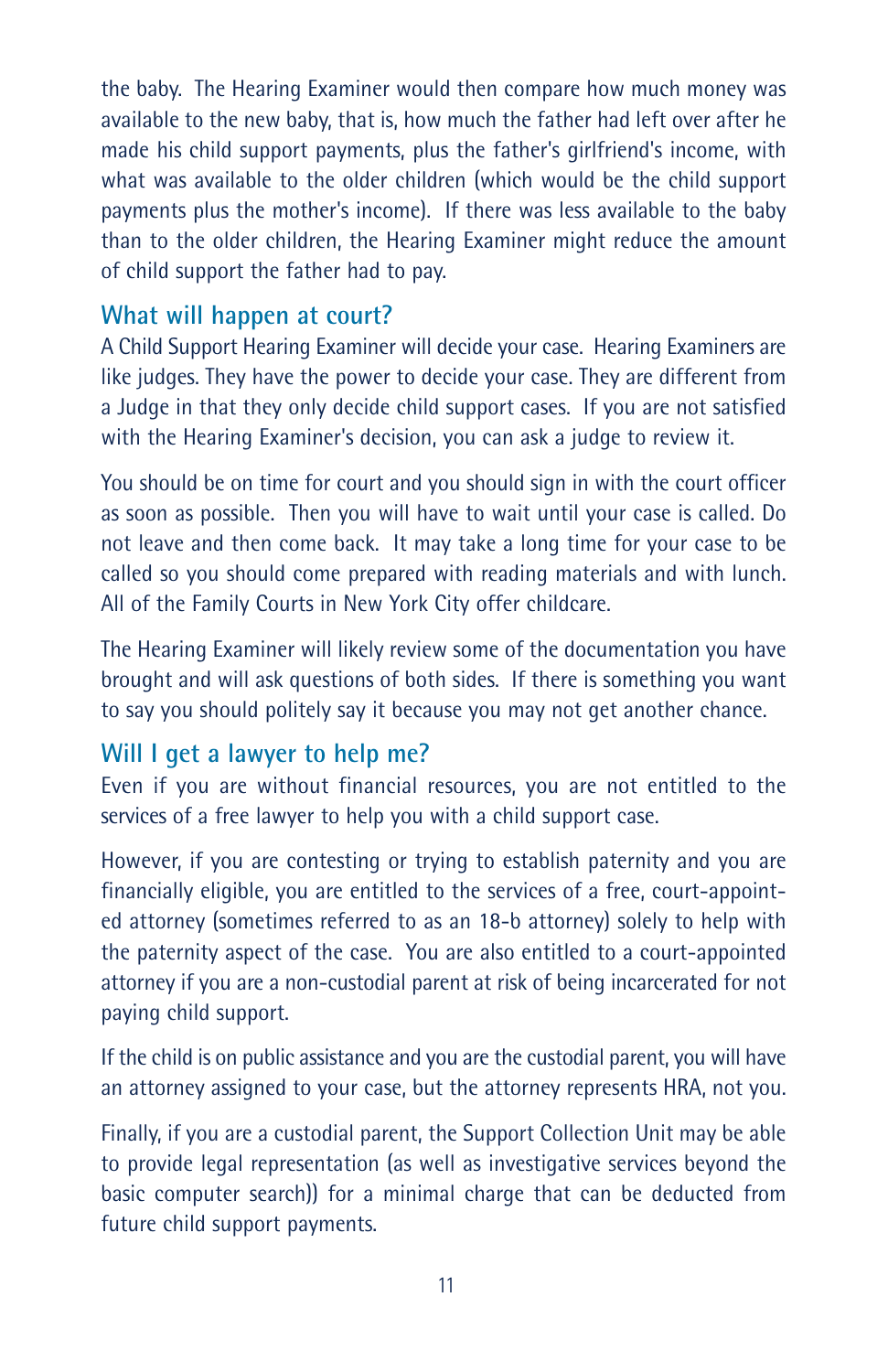# **What should I do if I believe that the Hearing Examiner made a mistake?**

If you believe that the Hearing Examiner made a mistake in deciding the child support award in your case, you may have the decision reviewed by a judge. You have thirty (30) days to file written objections if you received the order in court or if it was personally handed to you. You have thirty-five (35) days from the date the order was signed if you received it by mail. The Clerk at Family Court can assist you in preparing your objections. In the meantime, you must obey the Hearing Examiner's order.

The other parent can file a written rebuttal to your objections. They have thirteen (13) days from the date they receive the objections to do so.

The judge will review what the Hearing Examiner did and issue a written opinion. If you believe that the judge made a mistake, you can appeal to the Appellate Division.

#### **I am the non-custodial parent.**

**The custodial parent is preventing me from visiting with my children. Do I still have to pay court-ordered child support?**

#### **I am the custodial parent.**

## **The non-custodial parent has stopped paying child support. Do I have to let him/her visit with our children?**

Visitation and child support are treated separately by the Family Court. Regardless of the situation with visitation, the non-custodial parent must continue to pay court-ordered child support. Likewise, regardless of the situation with child support, the custodial parent must continue to comply with a court-ordered visitation schedule.

#### **Can I get the child support order changed?**

A child support order can be changed if there is a **significant change** in circumstances. Such a change is called an "**upward (or downward) modification**."

If you are a custodial parent and you think that the non-custodial parent is making significantly more money than they were they were when you got the order, or if caring for your children has become significantly more expensive, or if you are a non-custodial parent and you are making significantly less money, you can go back to the Family Court that issued the original order and file for an upward or downward modification of the order.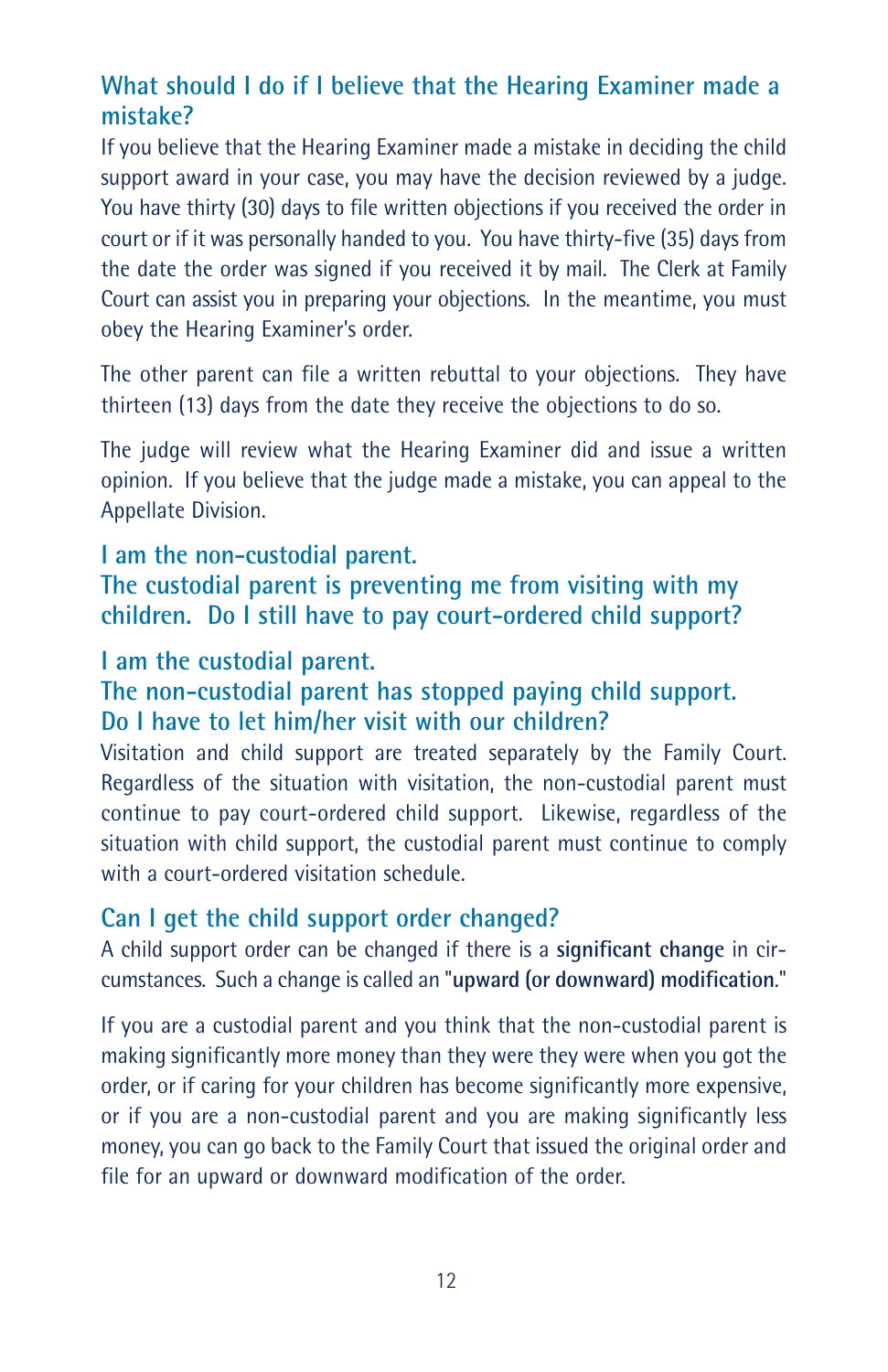If you are the custodial parent and your children are not receiving PA and you have moved, you can file in the Family Court in the borough where you live now. If you are the non-custodial parent and you have moved, you have to either go to the Family Court that issued the order or the Family Court where the children live now, but you can ask to appear in court by phone if you cannot make the trip.

## **If you are a non-custodial parent and you lose your job or start making less money the order will stay the same until you file a petition for a downward modification. You must continue to pay under the old order until you get a new order of support.**

**What if the non-custodial parent does not make payments?** If you are having trouble collecting child support, you can contact the Support Collection Unit (SCU). The telephone number for SCU Customer Services and Helpline is: (212) 226-7125 or, TTY, for the hearing impaired, (212) 226-7652.

The SCU can (a) help you find the non-custodial parent, (b) arrange for the child support payments to be taken directly out of their their paycheck or unemployment check, (c) send information on the nonpayment to the credit bureaus which may affect their non-custodial parent's ability to get credit, (d) seize tax refunds and lottery winnings, (e) suspend the non-custodial parent's driver's license or even or professional licenses, such as a license to practice medicine or law and (f) freeze that parent's bank accounts. The SCU also keeps a record of your case and all payments made. Finally, when an order is made payable through the SCU, the SCU automatically reviews the order and will take steps to have it adjusted for increases in the cost of living, if appropriate.

In addition to asking for help from the SCU, you can also go back to court if the non-custodial parent has not made payments and the Hearing Examiner can take steps to enforce the order, up to and including ordering the non-custodial parent jailed. The Hearing Examiner is not likely to order that the non-custodial parent be jailed unless that parent is able to pay and the non-payment of support has been going on for a long time.

**If you have more questions about child support you can call the SHIELD Program's Legal Advice Helpline at (212) 626-7383 between the hours of 9:00 - 12:30, Monday through Friday.**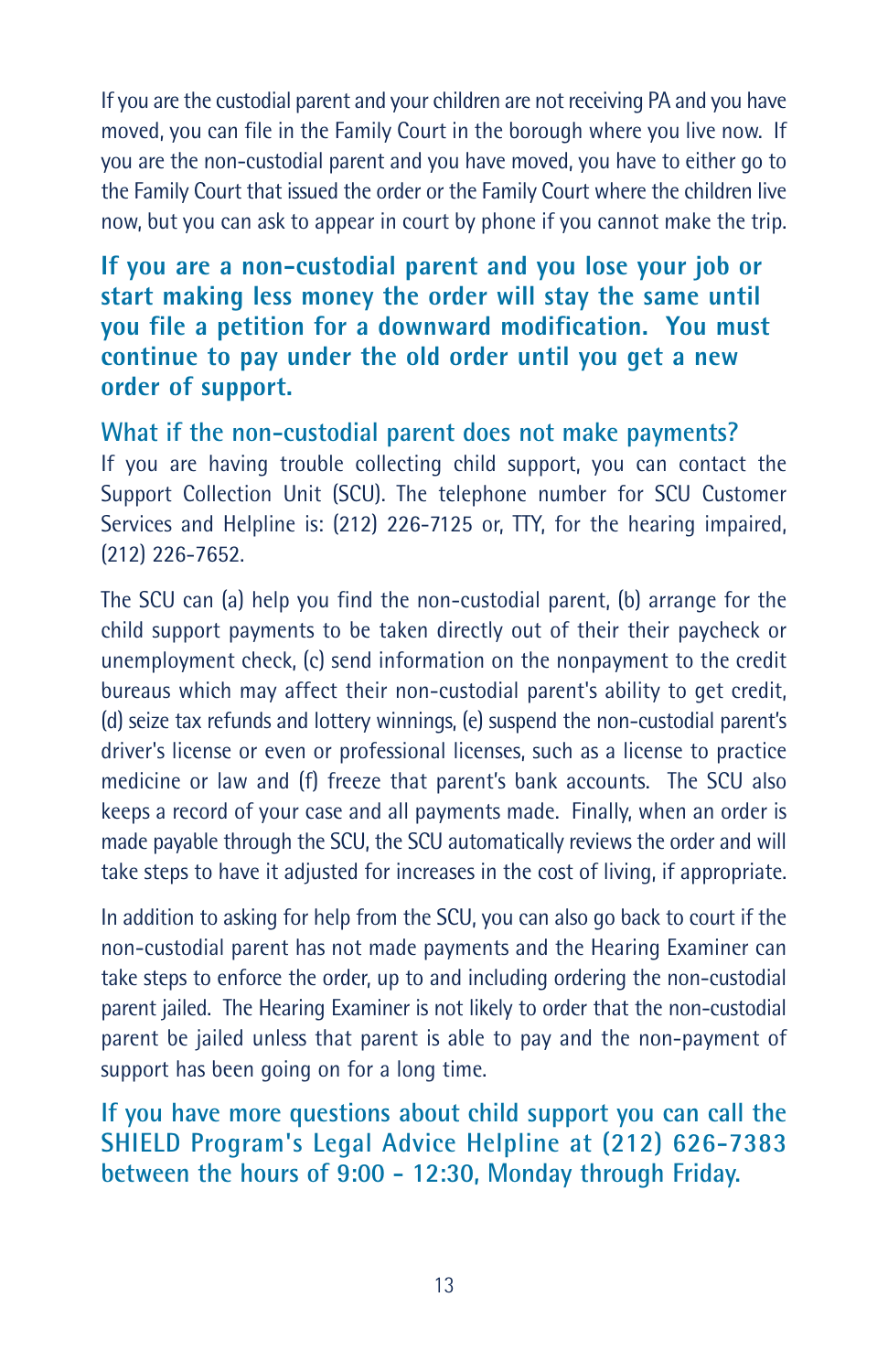# **How to estimate the amount of child support the court will order in your case**

It is not difficult to estimate how much the non-custodial parent will be ordered to pay, if the parent works "on the books" and you know roughly how much money he or she makes. (If the parent does not work on the books, it is more difficult to predict how much he or she will be ordered to pay, because the Hearing Examiner's initial determination of how much money the parent is making is dependent on many factors. For example, the determination will depend on how much evidence the custodial parent is able to produce regarding the non-custodial parent's expenses and lifestyle.)

**To make the calculation of child support**, take the non-custodial parent's gross annual income. This includes income from any source, not just work.

**Second**, subtract from this amount, any money they paid in for Medicare and Social Security taxes. These may appear as "FICA" on their W-2or pay stub.

**Third**, subtract any money that the parent paid in New York City or Yonkers taxes. These may appear as "local" or "city" taxes on their W-2 or pay stub. NOTE: If you don't have a copy of the non-custodial parent's W-2 or pay stub, but you know the parent works on the books in New York City or Yonkers, you can approximate his or her Medicare, Social Security, and city taxes by multiplying the gross income by 10% (.10). Then subtract that amount from the gross income.

**Fourth**, you should also subtract any child support that the parent pays pursuant to a court order for their other children.

**Fifth**, after you subtract Medicare, Social Security, local taxes and any other child support from the non-custodial parent's gross income (other expenses may be subtracted too, but these are the most common), multiply the result by the applicable percentage. The percentages are 17% (.17) for one child, 25% (.25) for two children, 29% (.29) for three children, 31% (.31) for four children, and at least 35% (.35) for five or more children. The result is the amount of child support that the non-custodial parent will owe each year. To find out how much would be owed each month, divide by twelve.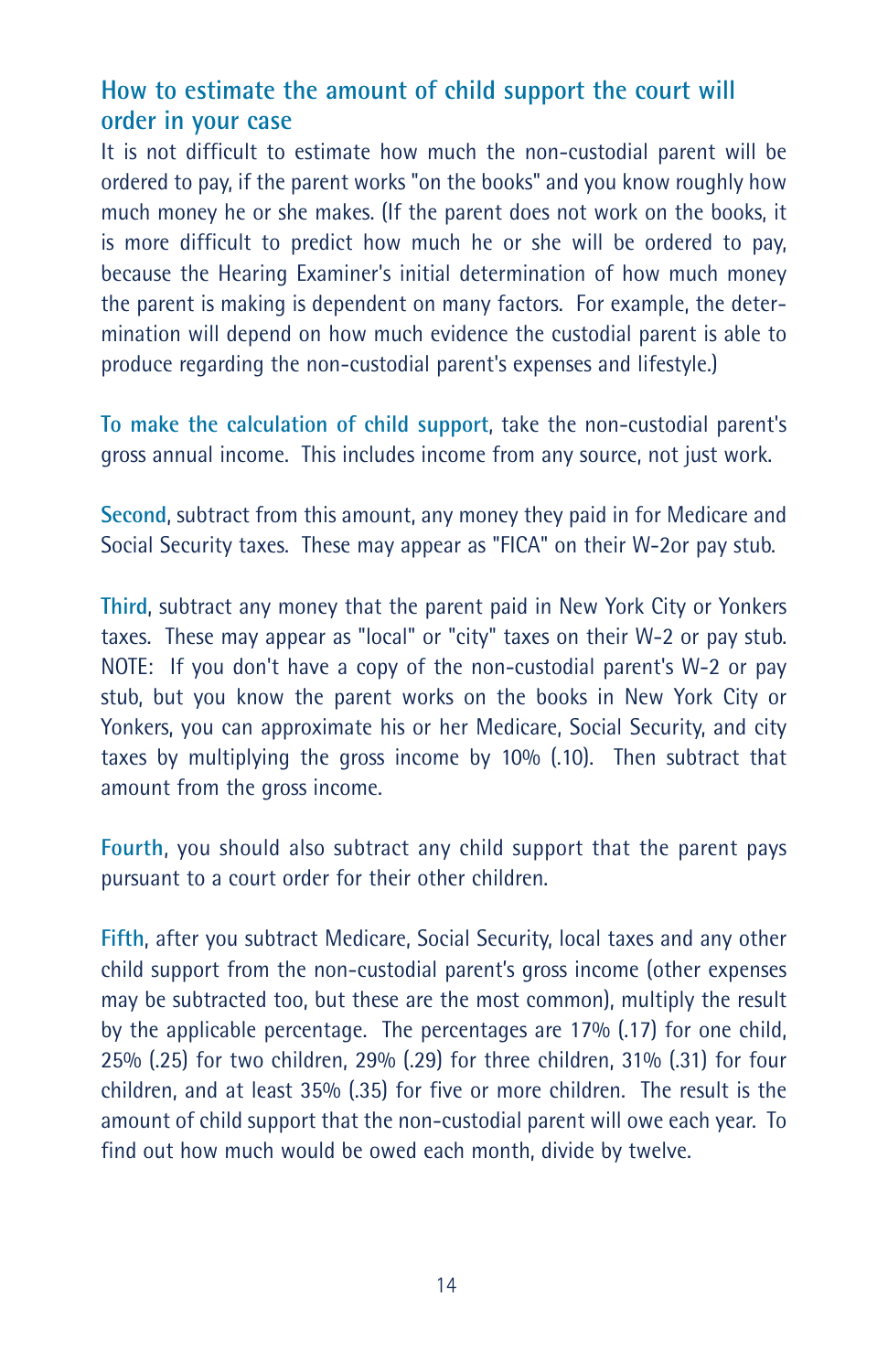# **Attempts at Service Log**

|  | Date   Time of Day | Address | Comments |
|--|--------------------|---------|----------|
|  |                    |         |          |
|  |                    |         |          |
|  |                    |         |          |
|  |                    |         |          |
|  |                    |         |          |
|  |                    |         |          |
|  |                    |         |          |
|  |                    |         |          |
|  |                    |         |          |
|  |                    |         |          |
|  |                    |         |          |
|  |                    |         |          |
|  |                    |         |          |
|  |                    |         |          |
|  |                    |         |          |
|  |                    |         |          |
|  |                    |         |          |
|  |                    |         |          |
|  |                    |         |          |
|  |                    |         |          |
|  |                    |         |          |
|  |                    |         |          |
|  |                    |         |          |
|  |                    |         |          |
|  |                    |         |          |
|  |                    |         |          |
|  |                    |         |          |
|  |                    |         |          |
|  |                    |         |          |
|  |                    | 15      |          |